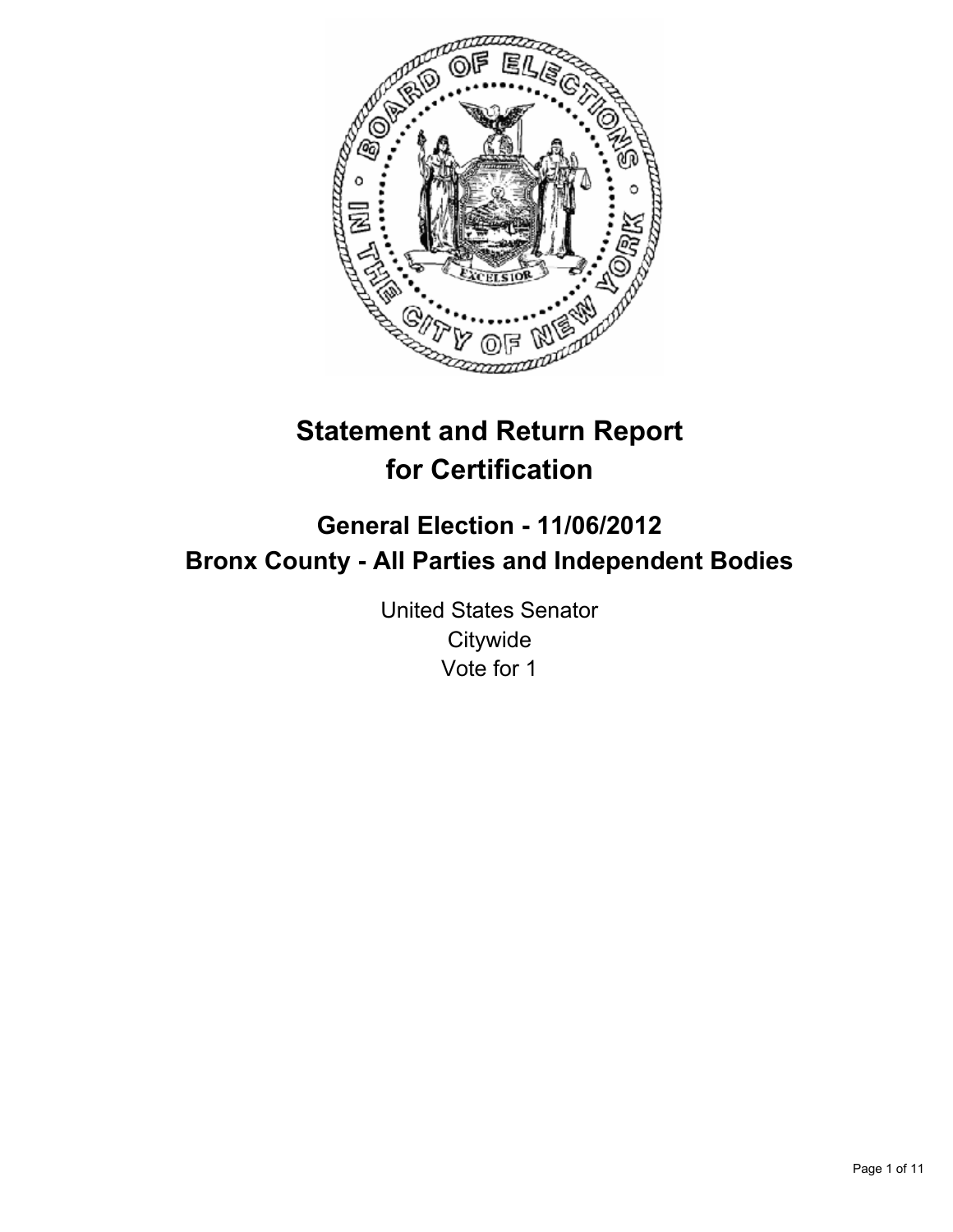

| PUBLIC COUNTER                                           | 26,397 |
|----------------------------------------------------------|--------|
| <b>EMERGENCY</b>                                         | 0      |
| <b>ABSENTEE/MILITARY</b>                                 | 577    |
| <b>FEDERAL</b>                                           | 59     |
| <b>SPECIAL PRESIDENTIAL</b>                              | 1      |
| <b>AFFIDAVIT</b>                                         | 4,315  |
| <b>Total Ballots</b>                                     | 31,349 |
| Less - Inapplicable Federal/Special Presidential Ballots | (1)    |
| <b>Total Applicable Ballots</b>                          | 31,348 |
| KIRSTEN E. GILLIBRAND (DEMOCRATIC)                       | 27,608 |
| <b>WENDY LONG (REPUBLICAN)</b>                           | 493    |
| WENDY LONG (CONSERVATIVE)                                | 100    |
| KIRSTEN E. GILLIBRAND (WORKING FAMILIES)                 | 318    |
| KIRSTEN E. GILLIBRAND (INDEPENDENCE)                     | 62     |
| <b>COLIA CLARK (GREEN)</b>                               | 59     |
| CHRIS EDES (LIBERTARIAN)                                 | 25     |
| JOHN MANGELLI (COMMON SENSE)                             | 24     |
| LA MARR JOHNSON (WRITE-IN)                               | 1      |
| ROGER CALERO (WRITE-IN)                                  | 1      |
| <b>Total Votes</b>                                       | 28,691 |
| Unrecorded                                               | 2,657  |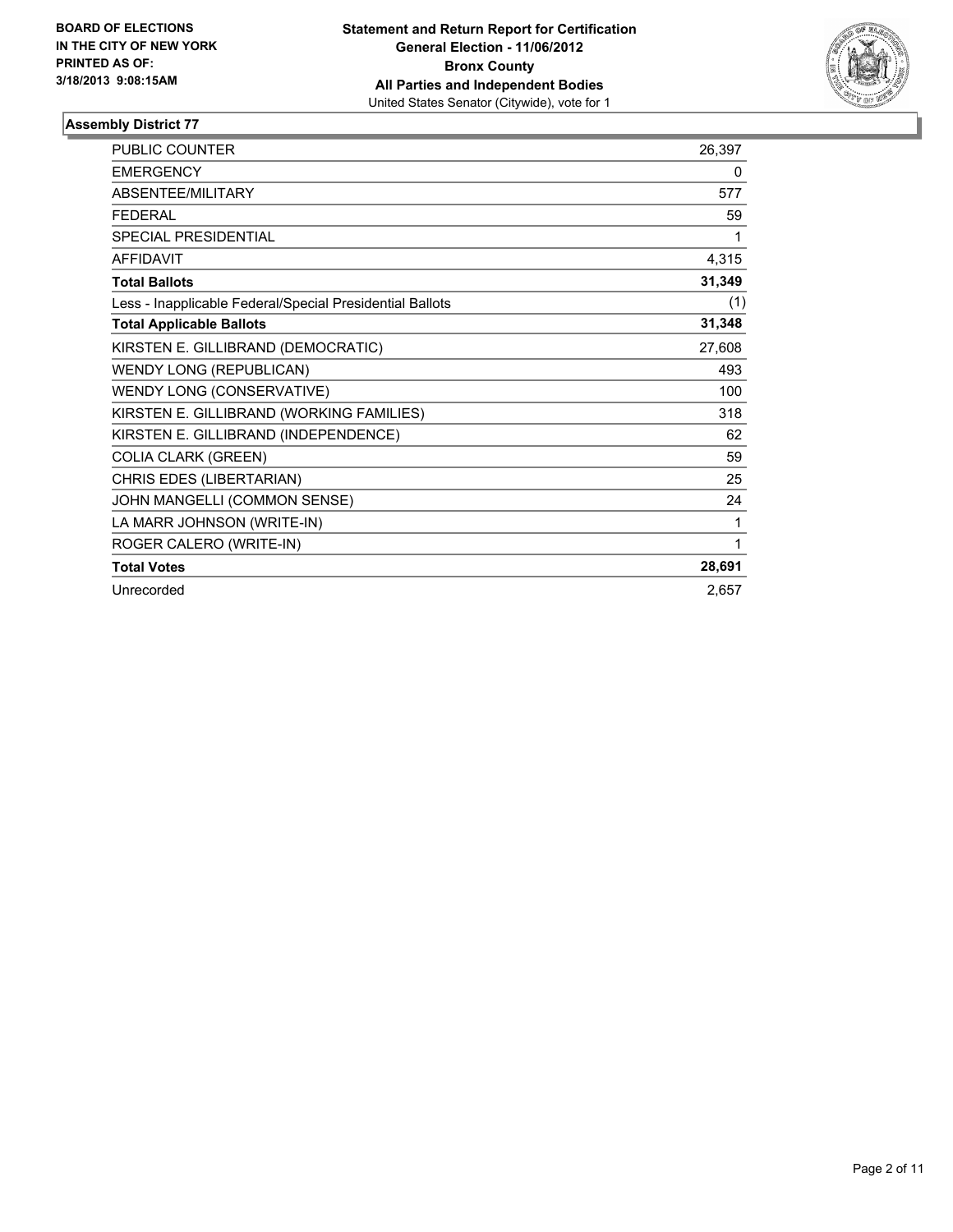

| <b>PUBLIC COUNTER</b>                                    | 21,217         |
|----------------------------------------------------------|----------------|
| <b>EMERGENCY</b>                                         | 0              |
| ABSENTEE/MILITARY                                        | 496            |
| <b>FEDERAL</b>                                           | 75             |
| SPECIAL PRESIDENTIAL                                     | 1              |
| <b>AFFIDAVIT</b>                                         | 3,668          |
| <b>Total Ballots</b>                                     | 25,457         |
| Less - Inapplicable Federal/Special Presidential Ballots | (1)            |
| <b>Total Applicable Ballots</b>                          | 25,456         |
| KIRSTEN E. GILLIBRAND (DEMOCRATIC)                       | 21,560         |
| <b>WENDY LONG (REPUBLICAN)</b>                           | 975            |
| WENDY LONG (CONSERVATIVE)                                | 185            |
| KIRSTEN E. GILLIBRAND (WORKING FAMILIES)                 | 367            |
| KIRSTEN E. GILLIBRAND (INDEPENDENCE)                     | 106            |
| <b>COLIA CLARK (GREEN)</b>                               | 81             |
| CHRIS EDES (LIBERTARIAN)                                 | 42             |
| JOHN MANGELLI (COMMON SENSE)                             | 30             |
| <b>CURTIS SLIWA (WRITE-IN)</b>                           | 1              |
| MARGARET GROARKE (WRITE-IN)                              | $\overline{2}$ |
| MATTHEW M. CRUZ (WRITE-IN)                               | $\overline{2}$ |
| ROGER CALERO (WRITE-IN)                                  | 1              |
| RUBEN DIAZ (WRITE-IN)                                    | $\overline{2}$ |
| UNATTRIBUTABLE WRITE-IN (WRITE-IN)                       | 5              |
| <b>WENDOLY MARTE (WRITE-IN)</b>                          | 1              |
| <b>Total Votes</b>                                       | 23,360         |
| Unrecorded                                               | 2,096          |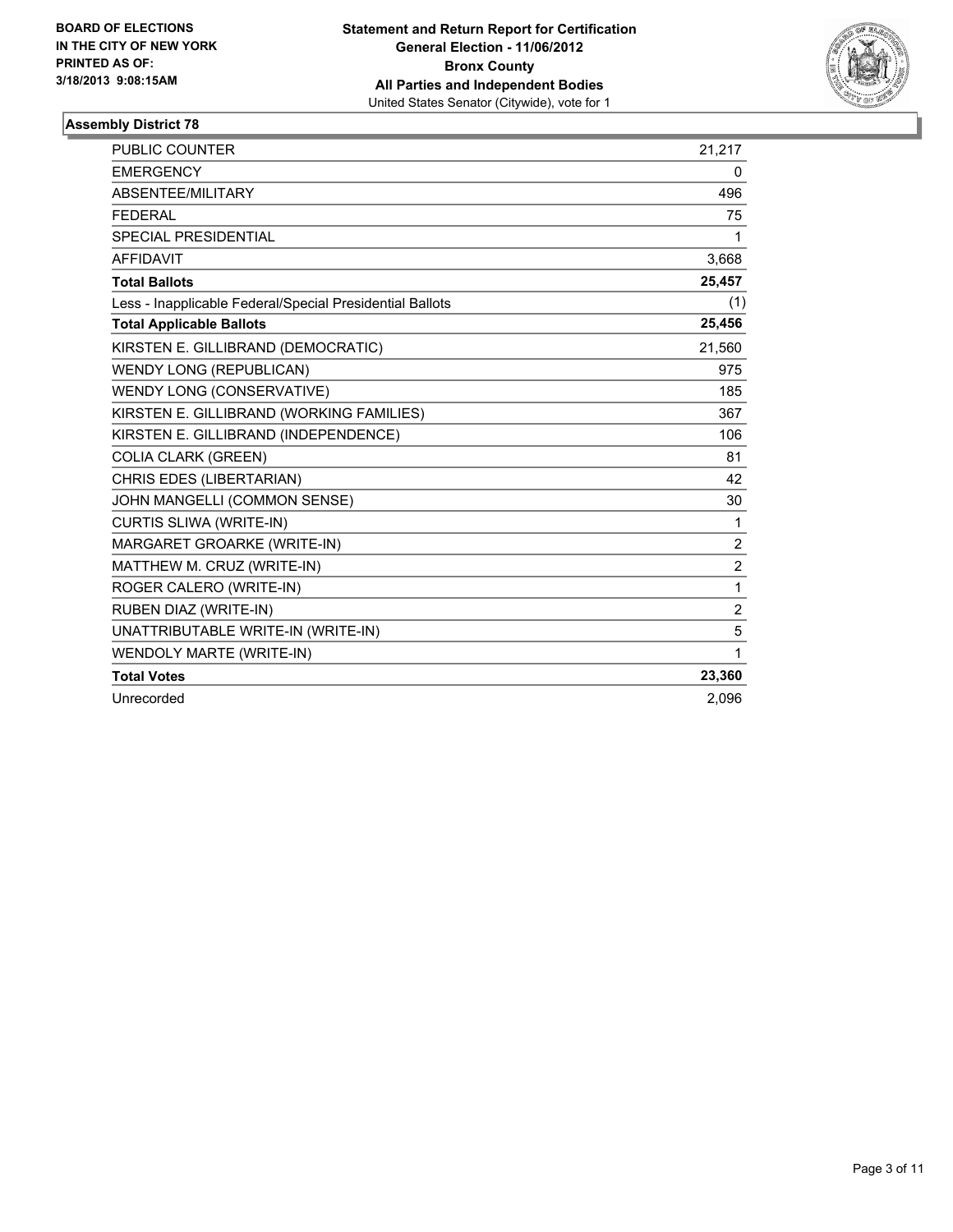

| <b>PUBLIC COUNTER</b>                                    | 29,531 |
|----------------------------------------------------------|--------|
| <b>EMERGENCY</b>                                         | 0      |
| ABSENTEE/MILITARY                                        | 523    |
| <b>FEDERAL</b>                                           | 60     |
| <b>SPECIAL PRESIDENTIAL</b>                              | 0      |
| <b>AFFIDAVIT</b>                                         | 4,658  |
| <b>Total Ballots</b>                                     | 34,772 |
| Less - Inapplicable Federal/Special Presidential Ballots | 0      |
| <b>Total Applicable Ballots</b>                          | 34,772 |
| KIRSTEN E. GILLIBRAND (DEMOCRATIC)                       | 30,075 |
| <b>WENDY LONG (REPUBLICAN)</b>                           | 453    |
| WENDY LONG (CONSERVATIVE)                                | 149    |
| KIRSTEN E. GILLIBRAND (WORKING FAMILIES)                 | 463    |
| KIRSTEN E. GILLIBRAND (INDEPENDENCE)                     | 95     |
| <b>COLIA CLARK (GREEN)</b>                               | 41     |
| CHRIS EDES (LIBERTARIAN)                                 | 25     |
| JOHN MANGELLI (COMMON SENSE)                             | 25     |
| ANDY VALDEZ (WRITE-IN)                                   | 1      |
| <b>BARACK OBAMA (WRITE-IN)</b>                           | 1      |
| NURY LAURENO (WRITE-IN)                                  | 1      |
| UNATTRIBUTABLE WRITE-IN (WRITE-IN)                       | 3      |
| <b>Total Votes</b>                                       | 31,332 |
| Unrecorded                                               | 3,440  |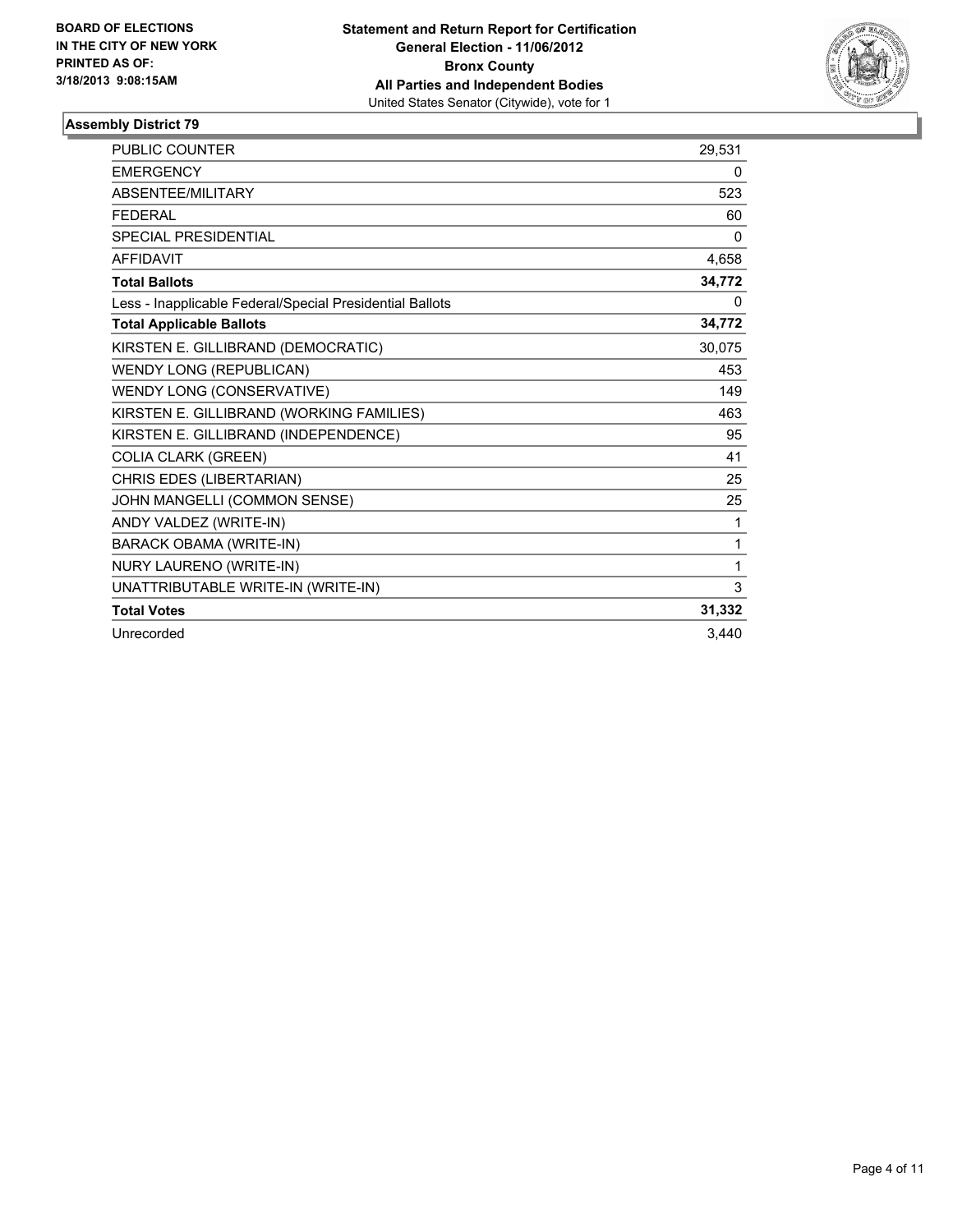

| <b>PUBLIC COUNTER</b>                                    | 28,617       |
|----------------------------------------------------------|--------------|
| <b>EMERGENCY</b>                                         | 0            |
| ABSENTEE/MILITARY                                        | 860          |
| <b>FEDERAL</b>                                           | 141          |
| <b>SPECIAL PRESIDENTIAL</b>                              | 0            |
| <b>AFFIDAVIT</b>                                         | 3,339        |
| <b>Total Ballots</b>                                     | 32,957       |
| Less - Inapplicable Federal/Special Presidential Ballots | 0            |
| <b>Total Applicable Ballots</b>                          | 32,957       |
| KIRSTEN E. GILLIBRAND (DEMOCRATIC)                       | 25,844       |
| <b>WENDY LONG (REPUBLICAN)</b>                           | 2,998        |
| WENDY LONG (CONSERVATIVE)                                | 464          |
| KIRSTEN E. GILLIBRAND (WORKING FAMILIES)                 | 759          |
| KIRSTEN E. GILLIBRAND (INDEPENDENCE)                     | 231          |
| <b>COLIA CLARK (GREEN)</b>                               | 144          |
| CHRIS EDES (LIBERTARIAN)                                 | 74           |
| JOHN MANGELLI (COMMON SENSE)                             | 93           |
| ALEJANDRO RANGEL (WRITE-IN)                              | 1            |
| ALFRED E. NEWMAN (WRITE-IN)                              | 1            |
| BISHOP JASPER ROLLES (WRITE-IN)                          | 1            |
| CAHRLES BANNON (WRITE-IN)                                | $\mathbf{1}$ |
| DAVID JOHNSON (WRITE-IN)                                 | 1            |
| JEFFREY D. KLEIN (WRITE-IN)                              | 1            |
| JOSEPH J. SAVINO (WRITE-IN)                              | 1            |
| MARK MURYNES (WRITE-IN)                                  | 1            |
| MATTHEW M. CRUZ (WRITE-IN)                               | 4            |
| RACHAEL BOSCHEN (WRITE-IN)                               | 1            |
| SHANIKA LIVINGSTON (WRITE-IN)                            | $\mathbf{1}$ |
| UNATTRIBUTABLE WRITE-IN (WRITE-IN)                       | 7            |
| <b>Total Votes</b>                                       | 30,628       |
| Unrecorded                                               | 2,329        |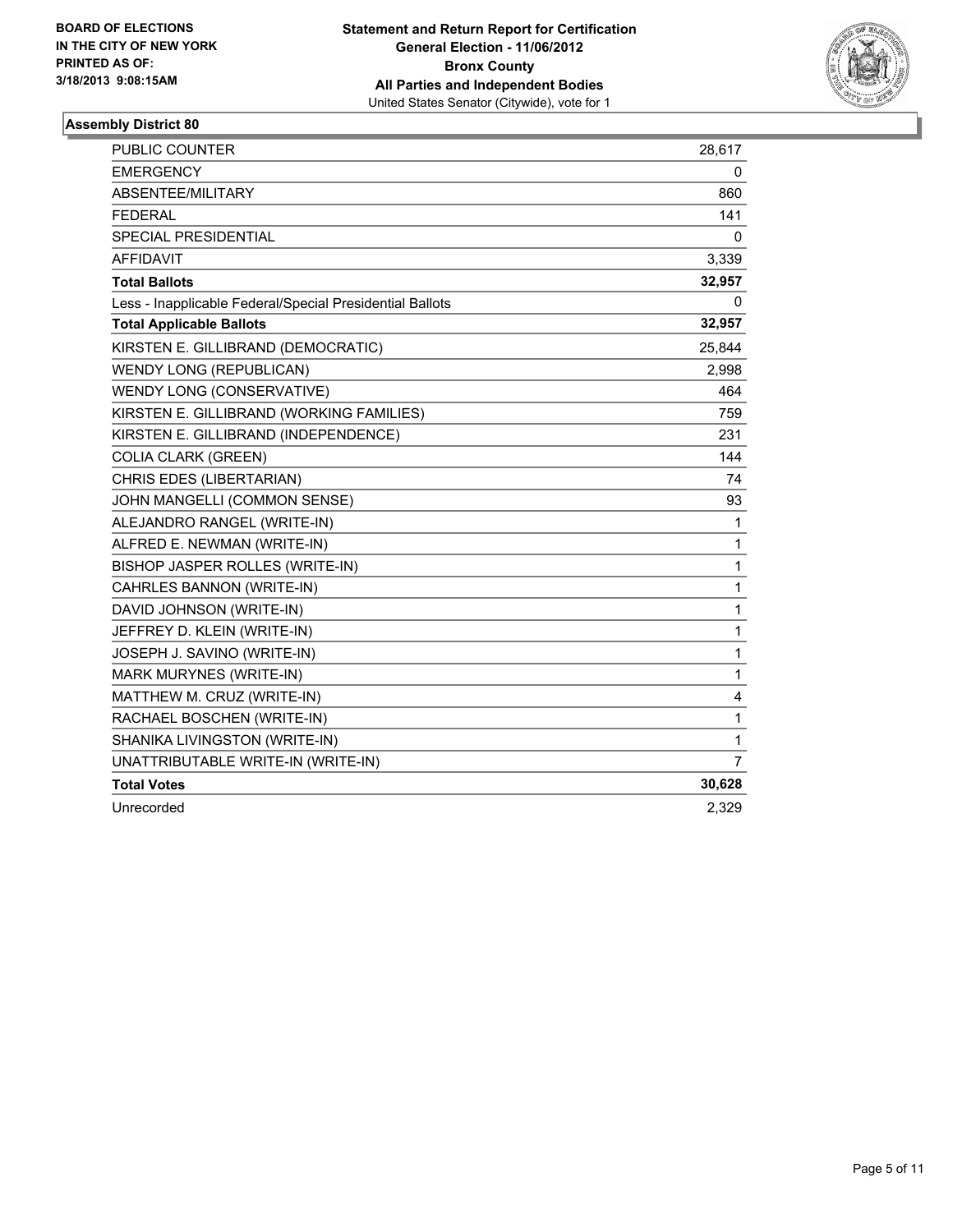

| <b>PUBLIC COUNTER</b>                                    | 36,359         |
|----------------------------------------------------------|----------------|
| <b>EMERGENCY</b>                                         | 0              |
| ABSENTEE/MILITARY                                        | 1,503          |
| <b>FEDERAL</b>                                           | 489            |
| <b>SPECIAL PRESIDENTIAL</b>                              | 0              |
| <b>AFFIDAVIT</b>                                         | 3,132          |
| <b>Total Ballots</b>                                     | 41,483         |
| Less - Inapplicable Federal/Special Presidential Ballots | 0              |
| <b>Total Applicable Ballots</b>                          | 41,483         |
| KIRSTEN E. GILLIBRAND (DEMOCRATIC)                       | 32,139         |
| <b>WENDY LONG (REPUBLICAN)</b>                           | 4,569          |
| WENDY LONG (CONSERVATIVE)                                | 688            |
| KIRSTEN E. GILLIBRAND (WORKING FAMILIES)                 | 1,063          |
| KIRSTEN E. GILLIBRAND (INDEPENDENCE)                     | 358            |
| <b>COLIA CLARK (GREEN)</b>                               | 262            |
| CHRIS EDES (LIBERTARIAN)                                 | 134            |
| JOHN MANGELLI (COMMON SENSE)                             | 76             |
| DAN PADERNACHT (WRITE-IN)                                | 1              |
| DAVID A GREEN MD (WRITE-IN)                              | $\mathbf{1}$   |
| DUSTIN JAMES COLLINS (WRITE-IN)                          | $\mathbf{1}$   |
| J. GUSTAVO RIVERA (WRITE-IN)                             | $\overline{c}$ |
| JAMES LACO (WRITE-IN)                                    | $\mathbf{1}$   |
| JEANNE PIRRO (WRITE-IN)                                  | $\mathbf{1}$   |
| MARGARET GROARKE (WRITE-IN)                              | $\overline{7}$ |
| MICHAEL WELCH (WRITE-IN)                                 | $\mathbf{1}$   |
| PAUL SCHAEFFER (WRITE-IN)                                | $\mathbf{1}$   |
| SEBASTIAN ELGARO MARTINEZ (WRITE-IN)                     | $\mathbf{1}$   |
| UNATTRIBUTABLE WRITE-IN (WRITE-IN)                       | 3              |
| <b>Total Votes</b>                                       | 39,309         |
| Unrecorded                                               | 2,174          |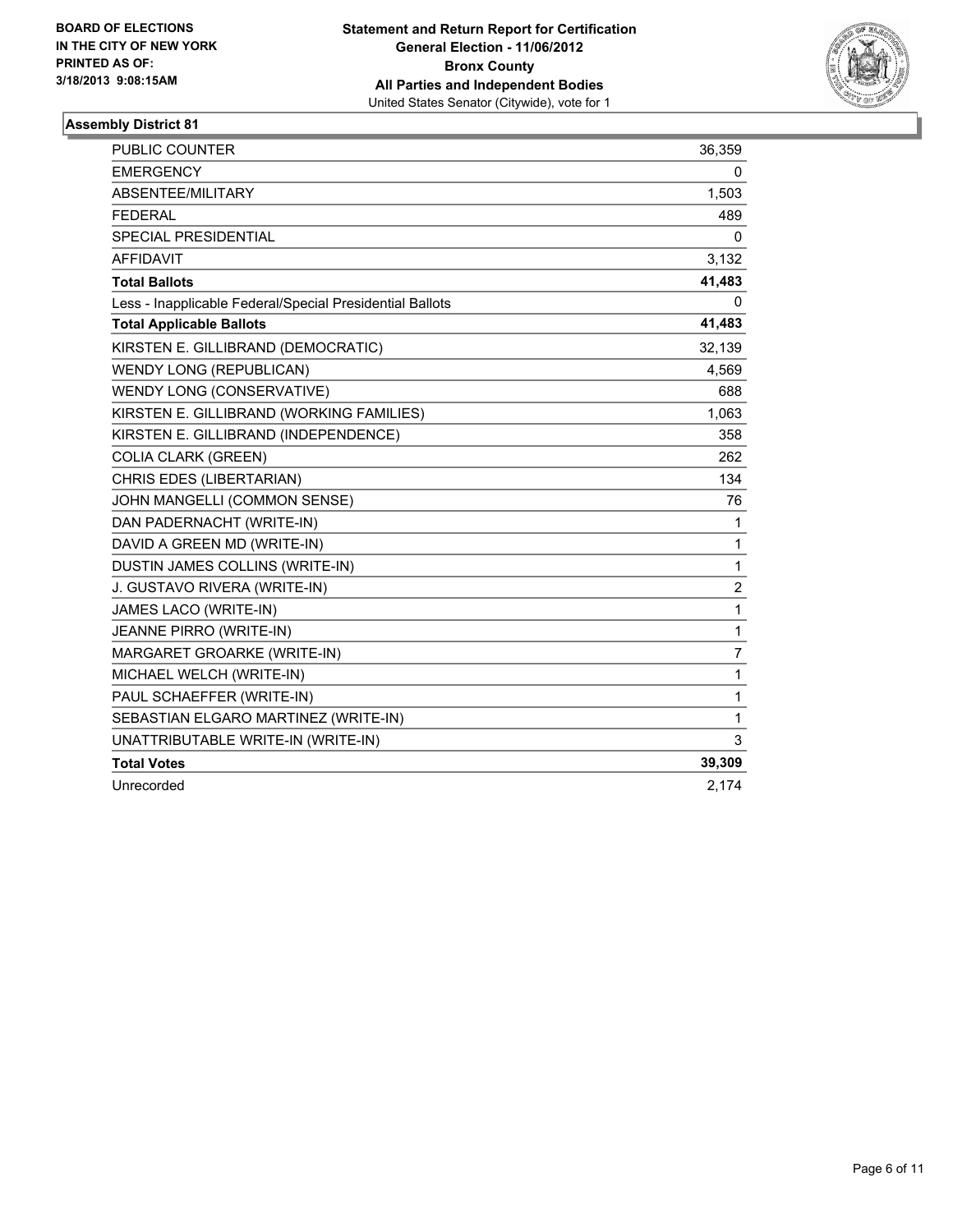

| <b>PUBLIC COUNTER</b>                                    | 38,734 |
|----------------------------------------------------------|--------|
| <b>EMERGENCY</b>                                         | 76     |
| <b>ABSENTEE/MILITARY</b>                                 | 1,016  |
| <b>FFDFRAI</b>                                           | 136    |
| <b>SPECIAL PRESIDENTIAL</b>                              | 0      |
| <b>AFFIDAVIT</b>                                         | 3,016  |
| <b>Total Ballots</b>                                     | 42,978 |
| Less - Inapplicable Federal/Special Presidential Ballots | 0      |
| <b>Total Applicable Ballots</b>                          | 42,978 |
| KIRSTEN E. GILLIBRAND (DEMOCRATIC)                       | 32,228 |
| <b>WENDY LONG (REPUBLICAN)</b>                           | 5,304  |
| WENDY LONG (CONSERVATIVE)                                | 935    |
| KIRSTEN E. GILLIBRAND (WORKING FAMILIES)                 | 1,095  |
| KIRSTEN E. GILLIBRAND (INDEPENDENCE)                     | 403    |
| <b>COLIA CLARK (GREEN)</b>                               | 151    |
| CHRIS EDES (LIBERTARIAN)                                 | 98     |
| JOHN MANGELLI (COMMON SENSE)                             | 131    |
| ADAM MALARASE (WRITE-IN)                                 | 1      |
| DYLAN RILEY (WRITE-IN)                                   | 1      |
| <b>GERALD MCCORMICK (WRITE-IN)</b>                       | 1      |
| RON PAUL (WRITE-IN)                                      | 1      |
| UNATTRIBUTABLE WRITE-IN (WRITE-IN)                       | 4      |
| <b>Total Votes</b>                                       | 40,353 |
| Unrecorded                                               | 2,625  |
|                                                          |        |

| <b>PUBLIC COUNTER</b>                                    | 34,841 |
|----------------------------------------------------------|--------|
| <b>EMERGENCY</b>                                         | 21     |
| ABSENTEE/MILITARY                                        | 871    |
| <b>FEDERAL</b>                                           | 113    |
| <b>SPECIAL PRESIDENTIAL</b>                              | 0      |
| <b>AFFIDAVIT</b>                                         | 3,519  |
| <b>Total Ballots</b>                                     | 39,365 |
| Less - Inapplicable Federal/Special Presidential Ballots | 0      |
| <b>Total Applicable Ballots</b>                          | 39,365 |
| KIRSTEN E. GILLIBRAND (DEMOCRATIC)                       | 35,820 |
| <b>WENDY LONG (REPUBLICAN)</b>                           | 628    |
| WENDY LONG (CONSERVATIVE)                                | 138    |
| KIRSTEN E. GILLIBRAND (WORKING FAMILIES)                 | 437    |
| KIRSTEN E. GILLIBRAND (INDEPENDENCE)                     | 98     |
| <b>COLIA CLARK (GREEN)</b>                               | 67     |
| CHRIS EDES (LIBERTARIAN)                                 | 20     |
| JOHN MANGELLI (COMMON SENSE)                             | 21     |
| <b>VALERIE RIGANO (WRITE-IN)</b>                         | 1      |
| <b>Total Votes</b>                                       | 37,230 |
| Unrecorded                                               | 2,135  |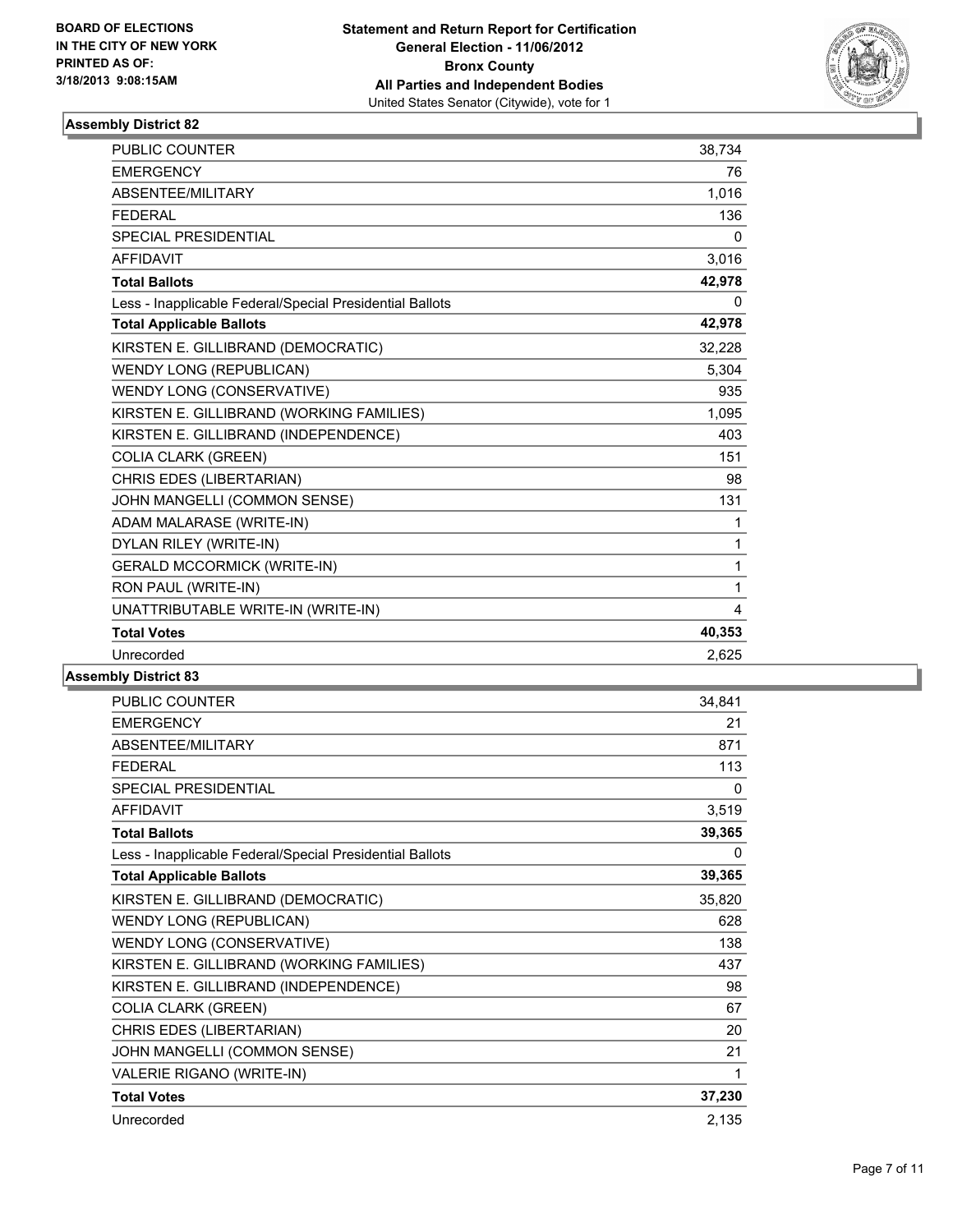

| <b>PUBLIC COUNTER</b>                                    | 26,796         |
|----------------------------------------------------------|----------------|
| <b>EMERGENCY</b>                                         | 0              |
| ABSENTEE/MILITARY                                        | 371            |
| <b>FEDERAL</b>                                           | 53             |
| SPECIAL PRESIDENTIAL                                     | $\Omega$       |
| <b>AFFIDAVIT</b>                                         | 3,762          |
| <b>Total Ballots</b>                                     | 30,982         |
| Less - Inapplicable Federal/Special Presidential Ballots | 0              |
| <b>Total Applicable Ballots</b>                          | 30,982         |
| KIRSTEN E. GILLIBRAND (DEMOCRATIC)                       | 26,621         |
| <b>WENDY LONG (REPUBLICAN)</b>                           | 623            |
| WENDY LONG (CONSERVATIVE)                                | 136            |
| KIRSTEN E. GILLIBRAND (WORKING FAMILIES)                 | 445            |
| KIRSTEN E. GILLIBRAND (INDEPENDENCE)                     | 76             |
| <b>COLIA CLARK (GREEN)</b>                               | 73             |
| CHRIS EDES (LIBERTARIAN)                                 | 30             |
| JOHN MANGELLI (COMMON SENSE)                             | 26             |
| <b>BARACK OBAMA (WRITE-IN)</b>                           | $\mathbf{1}$   |
| DEBORAH HINES (WRITE-IN)                                 | $\mathbf{1}$   |
| KIRSTEN E. GILLIBRAND (WRITE-IN)                         | $\mathbf 1$    |
| LINDA MCMAHON (WRITE-IN)                                 | $\mathbf{1}$   |
| ROGER CALERO (WRITE-IN)                                  | $\overline{2}$ |
| UNATTRIBUTABLE WRITE-IN (WRITE-IN)                       | 4              |
| <b>Total Votes</b>                                       | 28,040         |
| Unrecorded                                               | 2,942          |

| <b>PUBLIC COUNTER</b>                                    | 26,880 |
|----------------------------------------------------------|--------|
| <b>EMERGENCY</b>                                         | 50     |
| ABSENTEE/MILITARY                                        | 406    |
| <b>FEDERAL</b>                                           | 53     |
| <b>SPECIAL PRESIDENTIAL</b>                              | 0      |
| <b>AFFIDAVIT</b>                                         | 3,414  |
| <b>Total Ballots</b>                                     | 30,803 |
| Less - Inapplicable Federal/Special Presidential Ballots | 0      |
| <b>Total Applicable Ballots</b>                          | 30,803 |
| KIRSTEN E. GILLIBRAND (DEMOCRATIC)                       | 26,553 |
| <b>WENDY LONG (REPUBLICAN)</b>                           | 607    |
| WENDY LONG (CONSERVATIVE)                                | 169    |
| KIRSTEN E. GILLIBRAND (WORKING FAMILIES)                 | 400    |
| KIRSTEN E. GILLIBRAND (INDEPENDENCE)                     | 86     |
| <b>COLIA CLARK (GREEN)</b>                               | 58     |
| CHRIS EDES (LIBERTARIAN)                                 | 36     |
| JOHN MANGELLI (COMMON SENSE)                             | 30     |
| <b>Total Votes</b>                                       | 27,939 |
| Unrecorded                                               | 2,864  |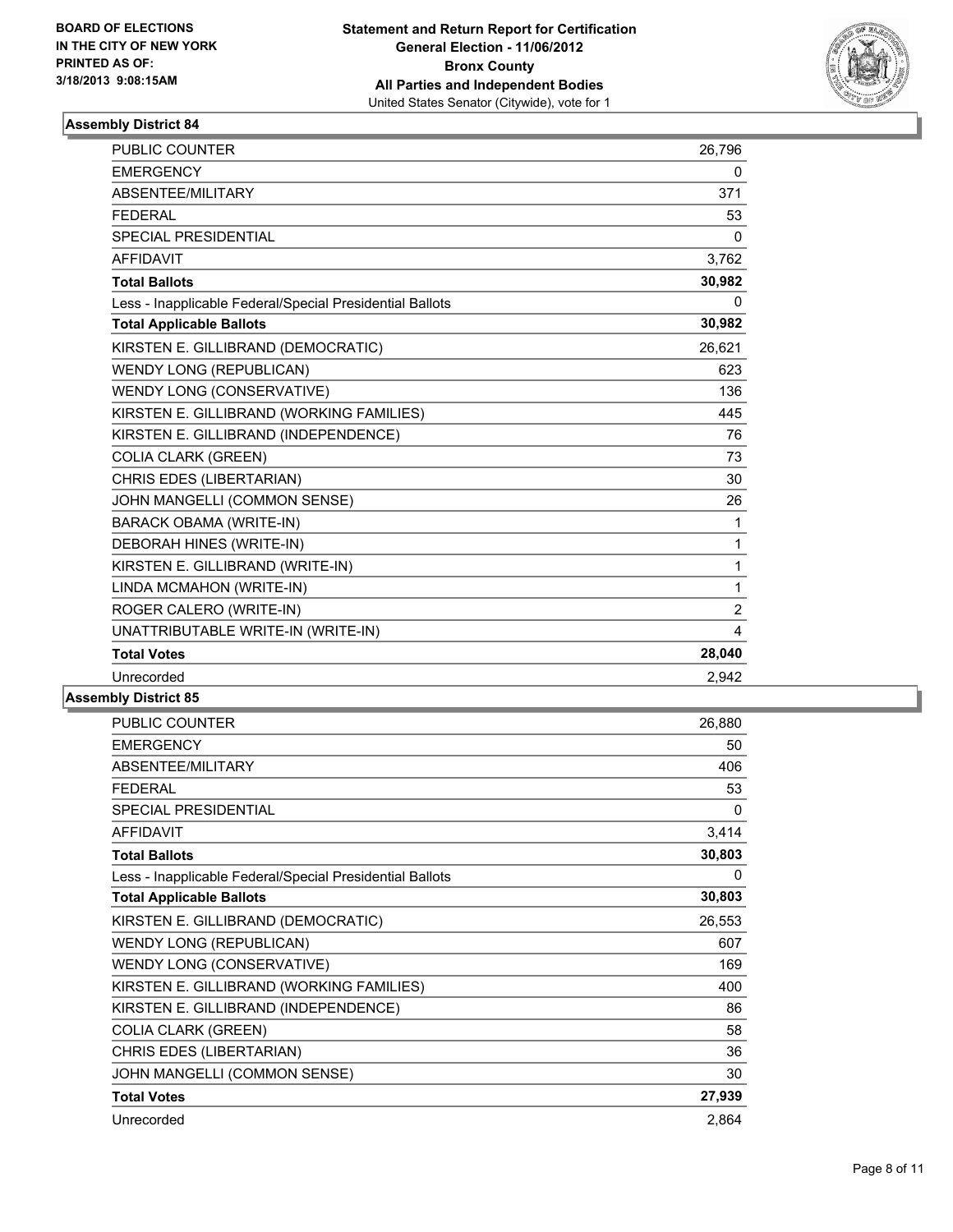

| PUBLIC COUNTER                                           | 23,491 |
|----------------------------------------------------------|--------|
| <b>EMERGENCY</b>                                         | 0      |
| <b>ABSENTEE/MILITARY</b>                                 | 427    |
| <b>FFDFRAL</b>                                           | 72     |
| <b>SPECIAL PRESIDENTIAL</b>                              | 0      |
| <b>AFFIDAVIT</b>                                         | 3,768  |
| <b>Total Ballots</b>                                     | 27,758 |
| Less - Inapplicable Federal/Special Presidential Ballots | 0      |
| <b>Total Applicable Ballots</b>                          | 27,758 |
| KIRSTEN E. GILLIBRAND (DEMOCRATIC)                       | 24,417 |
| <b>WENDY LONG (REPUBLICAN)</b>                           | 525    |
| WENDY LONG (CONSERVATIVE)                                | 131    |
| KIRSTEN E. GILLIBRAND (WORKING FAMILIES)                 | 316    |
| KIRSTEN E. GILLIBRAND (INDEPENDENCE)                     | 66     |
| <b>COLIA CLARK (GREEN)</b>                               | 45     |
| CHRIS EDES (LIBERTARIAN)                                 | 35     |
| JOHN MANGELLI (COMMON SENSE)                             | 20     |
| ERNEST OLIVER (WRITE-IN)                                 | 1      |
| UNATTRIBUTABLE WRITE-IN (WRITE-IN)                       | 1      |
| <b>Total Votes</b>                                       | 25,557 |
| Unrecorded                                               | 2,201  |

| <b>PUBLIC COUNTER</b>                                    | 30,813         |
|----------------------------------------------------------|----------------|
| <b>EMERGENCY</b>                                         | 66             |
| ABSENTEE/MILITARY                                        | 524            |
| <b>FEDERAL</b>                                           | 78             |
| <b>SPECIAL PRESIDENTIAL</b>                              | 0              |
| <b>AFFIDAVIT</b>                                         | 4,387          |
| <b>Total Ballots</b>                                     | 35,868         |
| Less - Inapplicable Federal/Special Presidential Ballots | 0              |
| <b>Total Applicable Ballots</b>                          | 35,868         |
| KIRSTEN E. GILLIBRAND (DEMOCRATIC)                       | 30,590         |
| <b>WENDY LONG (REPUBLICAN)</b>                           | 1,114          |
| WENDY LONG (CONSERVATIVE)                                | 234            |
| KIRSTEN E. GILLIBRAND (WORKING FAMILIES)                 | 521            |
| KIRSTEN E. GILLIBRAND (INDEPENDENCE)                     | 158            |
| <b>COLIA CLARK (GREEN)</b>                               | 92             |
| CHRIS EDES (LIBERTARIAN)                                 | 41             |
| JOHN MANGELLI (COMMON SENSE)                             | 34             |
| <b>BRIDGET FLEMING (WRITE-IN)</b>                        | 1              |
| FERNANDO FERRER (WRITE-IN)                               | 1              |
| UNATTRIBUTABLE WRITE-IN (WRITE-IN)                       | $\overline{2}$ |
| <b>Total Votes</b>                                       | 32,788         |
| Unrecorded                                               | 3,080          |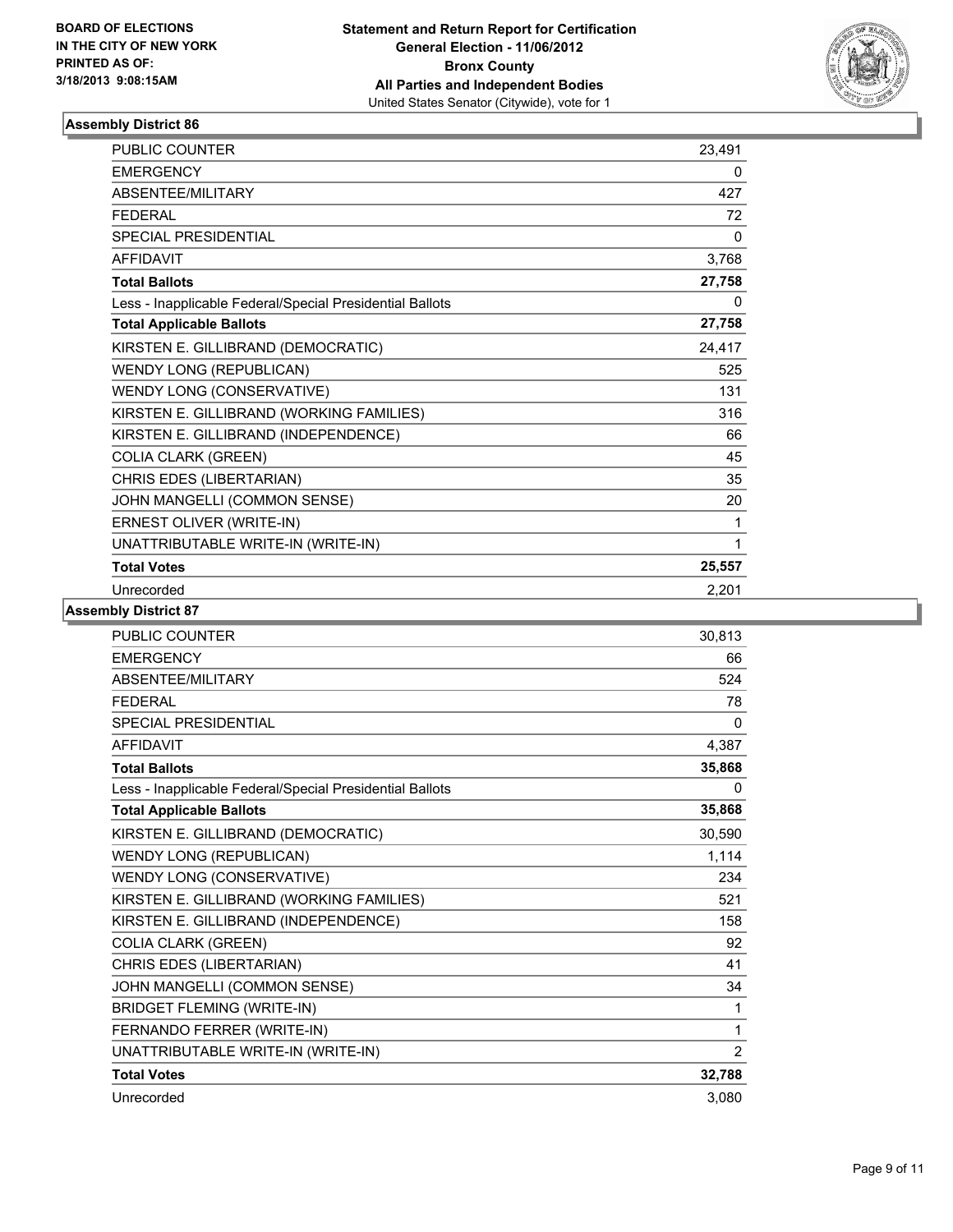

# **Total for United States Senator (Citywide) - Bronx County**

| PUBLIC COUNTER                                           | 323,676 |
|----------------------------------------------------------|---------|
| <b>EMERGENCY</b>                                         | 213     |
| ABSENTEE/MILITARY                                        | 7,574   |
| <b>FEDERAL</b>                                           | 1,329   |
| SPECIAL PRESIDENTIAL                                     | 2       |
| AFFIDAVIT                                                | 40,978  |
| <b>Total Ballots</b>                                     | 373,772 |
| Less - Inapplicable Federal/Special Presidential Ballots | (2)     |
| <b>Total Applicable Ballots</b>                          | 373,770 |
| KIRSTEN E. GILLIBRAND (DEMOCRATIC)                       | 313,455 |
| WENDY LONG (REPUBLICAN)                                  | 18,289  |
| WENDY LONG (CONSERVATIVE)                                | 3,329   |
| KIRSTEN E. GILLIBRAND (WORKING FAMILIES)                 | 6,184   |
| KIRSTEN E. GILLIBRAND (INDEPENDENCE)                     | 1,739   |
| <b>COLIA CLARK (GREEN)</b>                               | 1,073   |
| CHRIS EDES (LIBERTARIAN)                                 | 560     |
| JOHN MANGELLI (COMMON SENSE)                             | 510     |
| ADAM MALARASE (WRITE-IN)                                 | 1       |
| ALEJANDRO RANGEL (WRITE-IN)                              | 1       |
| ALFRED E. NEWMAN (WRITE-IN)                              | 1       |
| ANDY VALDEZ (WRITE-IN)                                   | 1       |
| <b>BARACK OBAMA (WRITE-IN)</b>                           | 2       |
| BISHOP JASPER ROLLES (WRITE-IN)                          | 1       |
| <b>BRIDGET FLEMING (WRITE-IN)</b>                        | 1       |
| CAHRLES BANNON (WRITE-IN)                                | 1       |
| <b>CURTIS SLIWA (WRITE-IN)</b>                           | 1       |
| DAN PADERNACHT (WRITE-IN)                                | 1       |
| DAVID A GREEN MD (WRITE-IN)                              | 1       |
| DAVID JOHNSON (WRITE-IN)                                 | 1       |
| DEBORAH HINES (WRITE-IN)                                 | 1       |
| DUSTIN JAMES COLLINS (WRITE-IN)                          | 1       |
| DYLAN RILEY (WRITE-IN)                                   | 1       |
| ERNEST OLIVER (WRITE-IN)                                 | 1       |
| FERNANDO FERRER (WRITE-IN)                               | 1       |
| <b>GERALD MCCORMICK (WRITE-IN)</b>                       | 1       |
| J. GUSTAVO RIVERA (WRITE-IN)                             | 2       |
| JAMES LACO (WRITE-IN)                                    | 1       |
| JEANNE PIRRO (WRITE-IN)                                  | 1       |
| JEFFREY D. KLEIN (WRITE-IN)                              | 1       |
| JOSEPH J. SAVINO (WRITE-IN)                              | 1       |
| KIRSTEN E. GILLIBRAND (WRITE-IN)                         | 1       |
| LA MARR JOHNSON (WRITE-IN)                               | 1       |
| LINDA MCMAHON (WRITE-IN)                                 | 1       |
| MARGARET GROARKE (WRITE-IN)                              | 9       |
| MARK MURYNES (WRITE-IN)                                  | 1       |
| MATTHEW M. CRUZ (WRITE-IN)                               | 6       |